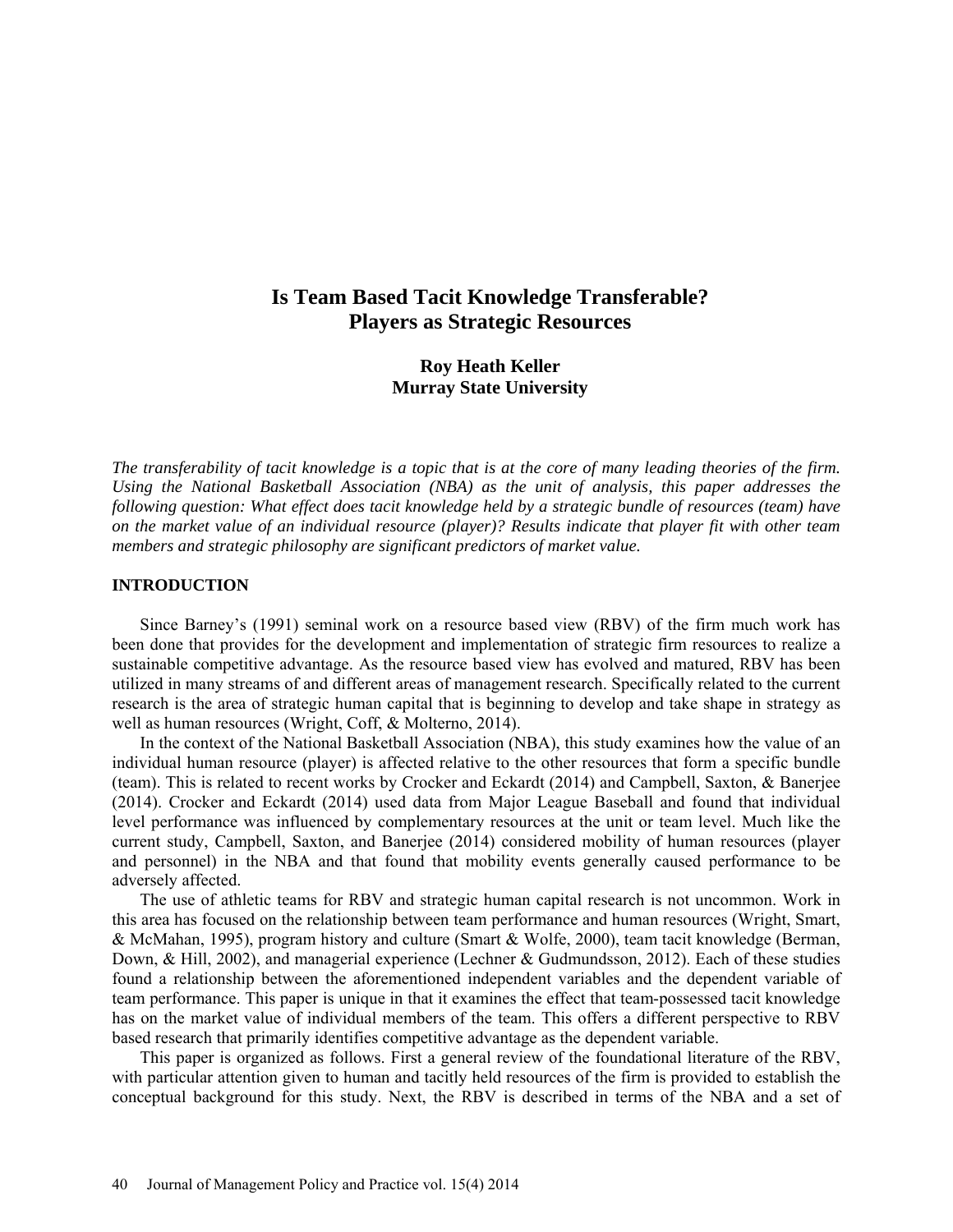hypotheses is offered to examine the relationship between team possessed tacit knowledge and the market value of individual resources. The research framework focuses on players and coaches as the individual human resources that compose a team. The team is viewed as a unique bundle of resources that are all working to maximize team performance. For example, the NBA is composed of unique bundles of resources known as teams (e.g. Los Angeles Lakers, Miami Heat, Chicago Bulls, etc.). Each team is made up of several players (e.g. Kobe Bryant, Lebron James, Kevin Durant, etc.) and coaches (e.g. Doc Rivers, Eric Spoelstra, George Karl, etc.) that all share the same goal of winning basketball games. Next, a methodological section is provided that defines the measures and analyses that are used. Finally, the paper concludes by suggesting the business strategy implications for future empirical and theoretical testing as well as practical applications.

## **LITERATURE REVIEW**

#### **Resource-Based View (RBV)**

Wernerfelt simply identified resources as "those tangible and intangible assets which are tied semipermanently to the firm" (1984, p. 172). Barney (1991) further clarifies this definition by classifying resources as being either physical capital resources, human capital resources, or organizational capital resources. This paper focuses on the human capital resources which Barney defines as "the training, experience, judgment, intelligence, relationships, and insight of individual managers and workers in a firm" (1991, p. 101). The RBV attempts to identify resources and/or bundles of resources that firms can leverage to create an advantage that produces supernormal performance over a sustained period of time. In terms of sustainability, Barney contends that "a competitive advantage is sustained only if it continues to exist after efforts to duplicate that advantage have ceased" (1991, p. 102). Furthermore, he contends that for a firm's resource to produce a sustained competitive advantage they must be 1) valuable in that it takes advantage of environmental opportunities and minimizes threats, 2) rare in that few (if any) competitors possess it, 3) imperfectly imitable meaning that other firms cannot easily purchase or imitate it, and 4) non-substitutable meaning that other non-strategic resources can be reapplied to produce similar results (Barney, 1991). It is important to note that each of these criteria must be met. For example, a valuable, rare, and hard to imitate resource will not lead to a sustained competitive advantage as long as substitutes are available.

Peteraf's (1993) analysis of the third criteria (imperfectly imitable) mentioned above is especially relevant to this argument. She suggests that assets that are "cospecialized" (1993, p. 183) are assets that must be used together or are at least most valuable when used together; consequently, the more cospecialized the assets; the more immobile they become (Peteraf, 1993). In this context, a team's specific combination of players and coaches are considered strategic firm resources in that they are cospecialized assets and imperfectly mobile. A degree of immobility can be related to technical issues of player contract restrictions, league salary cap rules, league trading rules, etc., but the focus of this paper is on the imperfect mobility due to the tacit knowledge that is gained through a team playing together over time.

## **Tacit Knowledge as a Resource**

A stream of RBV related literature has grown from the belief that firms realize sustained competitive advantage through the application and evolution of knowledge within the firm. Grant (1996) makes a distinction between tacit knowledge and explicit knowledge. He identifies "*knowing how* with *tacit knowledge*, and *knowing about* facts and theories with *explicit knowledge*" (Grant, 1996, p. 111). In basketball terms, the rules of the game would be considered explicit knowledge; whereas, how to shoot a free-throw or dribble the ball would be considered tacit knowledge. These simple examples also support Grant's contention that knowledge value is realized through 1) its ability to transferred within or across firms, 2) its ability to be absorbed by others, and 3) its appropriability, which is the ability of the owner of the knowledge to receive a return equal to its value (Grant, 1996). In the simple basketball example, transferring ones knowledge of game rules would be relatively simple and therefore, easy to imitate.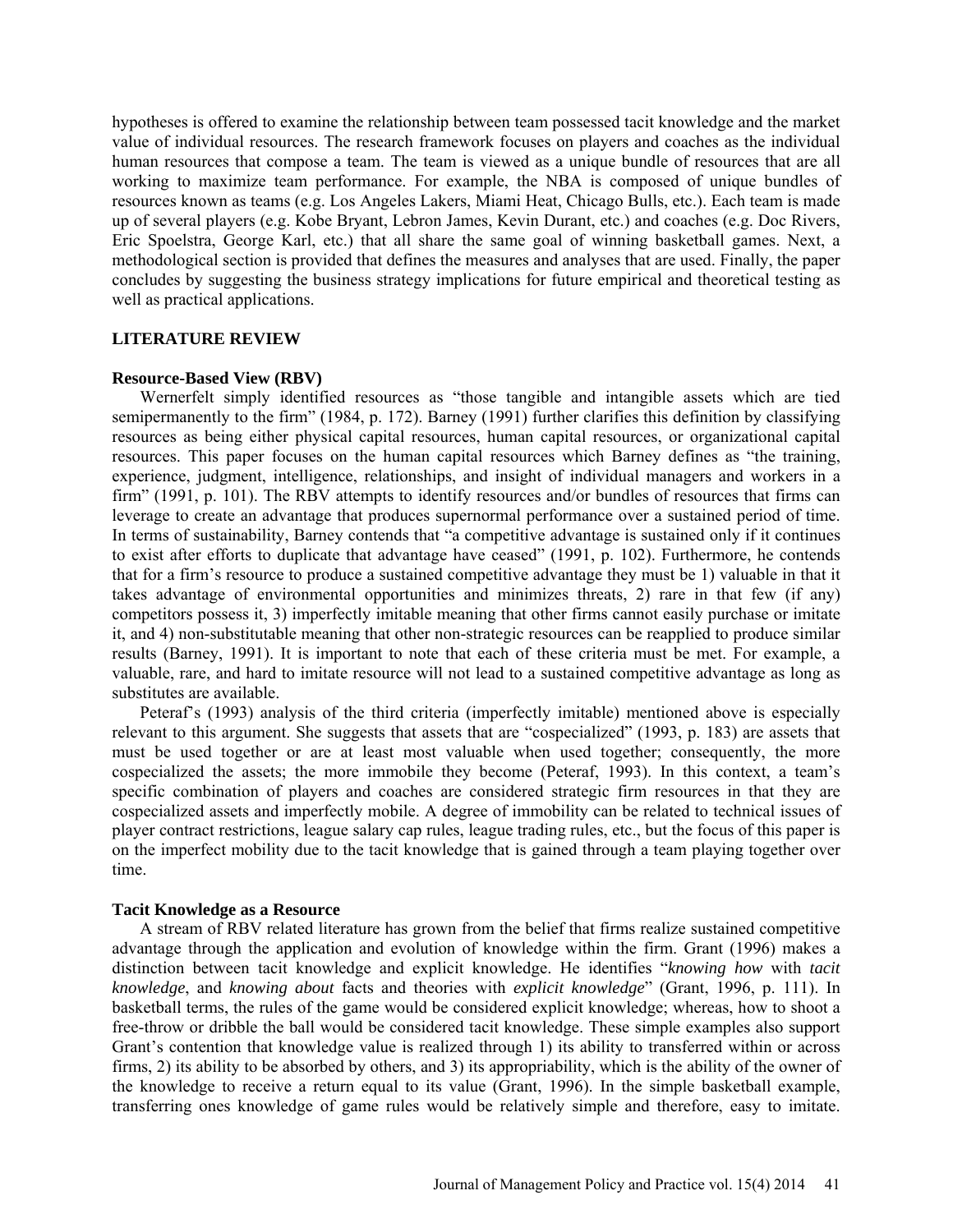Absorption and appropriability would also be relatively simple to achieve. However, transferring one's knowledge of how to dribble or shoot would be much more difficult; consequently, tacitly held knowledge can be viewed as a source of competitive advantage, especially in uncertain and unpredictable environments (Miller & Shamsie, 1996). Berman, Down, and Hill (2002) point out that "at the individual level, tacit knowledge is closely related to the concept of skills" (2002, p. 14). A basketball player uses tacit knowledge when he secures a rebound; dribbles the ball to the opposite end of the court; and executes a slam dunk all the while avoiding defenders. This series of activities is a product of tacit knowledge that is possessed within the individual that is extremely difficult, maybe even impossible, to document and teach others to execute.

At the group or team level, the individually held tacit knowledge of all members is combined to create team-based tacit knowledge. Cohen and Levinthal (1990) point out that although team-based knowledge "tends to develop cumulatively" (1990, p. 131) it is not the sum of the team member's knowledge that is the major issue. The major component of team-based knowledge is the team's ability to exploit the collective knowledge of its members (Cohen & Levinthal, 1990). Teece, Pisano, and Shuen (1997) support this by stating, "While individual skills are of relevance, their value depends on their employment in particular organizational settings" (1997, p. 520). The contextual value of the knowledge possessed by a bundle of resources is well documented in the literature. Pandian and Mahoney (1992) suggest that firms generate rents not due to the possession of better resources, but due to making better use of the resources they do possess. In her analysis of imperfectly mobile resources, Peteraf (1993), describes resources such as this as "tradeable but more valuable within the firm that currently employs them than they would be in other employ" (1993, p. 183). These arguments implicitly suggest that the sum is greater than the whole and is specific and unique to the context in which it is applied. Hall (1992) clarifies this stance, "Even when one firm acquires another for the purpose of duplicating a competitive advantage creating resource, the acquiring firm cannot be certain that (it) will retain the intangible resources of know-how, culture, or networks (1992, p. 136).

In the context of this paper, it could be reasoned that just because a player performs at a certain level in the context of their current team, there is no guarantee that they will realize the same level of performance with a different team. In short, the team (resource bundle) is more important than any individual player (single resource).

## **THEORETICAL FRAMEWORK**

A theoretical framework and hypotheses are developed in this section to explain the degree that the relationship between team based tacit knowledge and player market value is enhanced by the performance of the team to which it is a member. Specifically, team based tacit knowledge is operationalized as the level of experience of the individual members of the team, the performance of unique combinations of team members, and fit (or lack of) between the strategic philosophies of the team and the valuable skills of individual players.

One previous athletic focused study examined the relationship between intangible assets (history, trust, and organizational culture) and performance of a collegiate football program (Smart & Wolfe, 2000), while another focused on the relationship between tacit knowledge and performance of NBA basketball teams (Berman, Down & Hill, 2002). Both studies found that the strength of the intangible assets studied was directly related to the performance of the organization.

## **Experience and Resource Combinations**

In the NBA, team-based tacit knowledge is developed by members of a team playing together and becoming aware and comfortable with the individually held tacit knowledge of each member. In a sense, organizational learning is a product of teams playing together. "As players interact on the same team over time, they increase team performance and perhaps build a competitive advantage through group-level tacit knowledge" (Berman, Down, & Hill 2002). This increase in team-based tacit knowledge was found to lead to an increase in team performance (Berman, Down, & Hill, 2002). These team effects are a product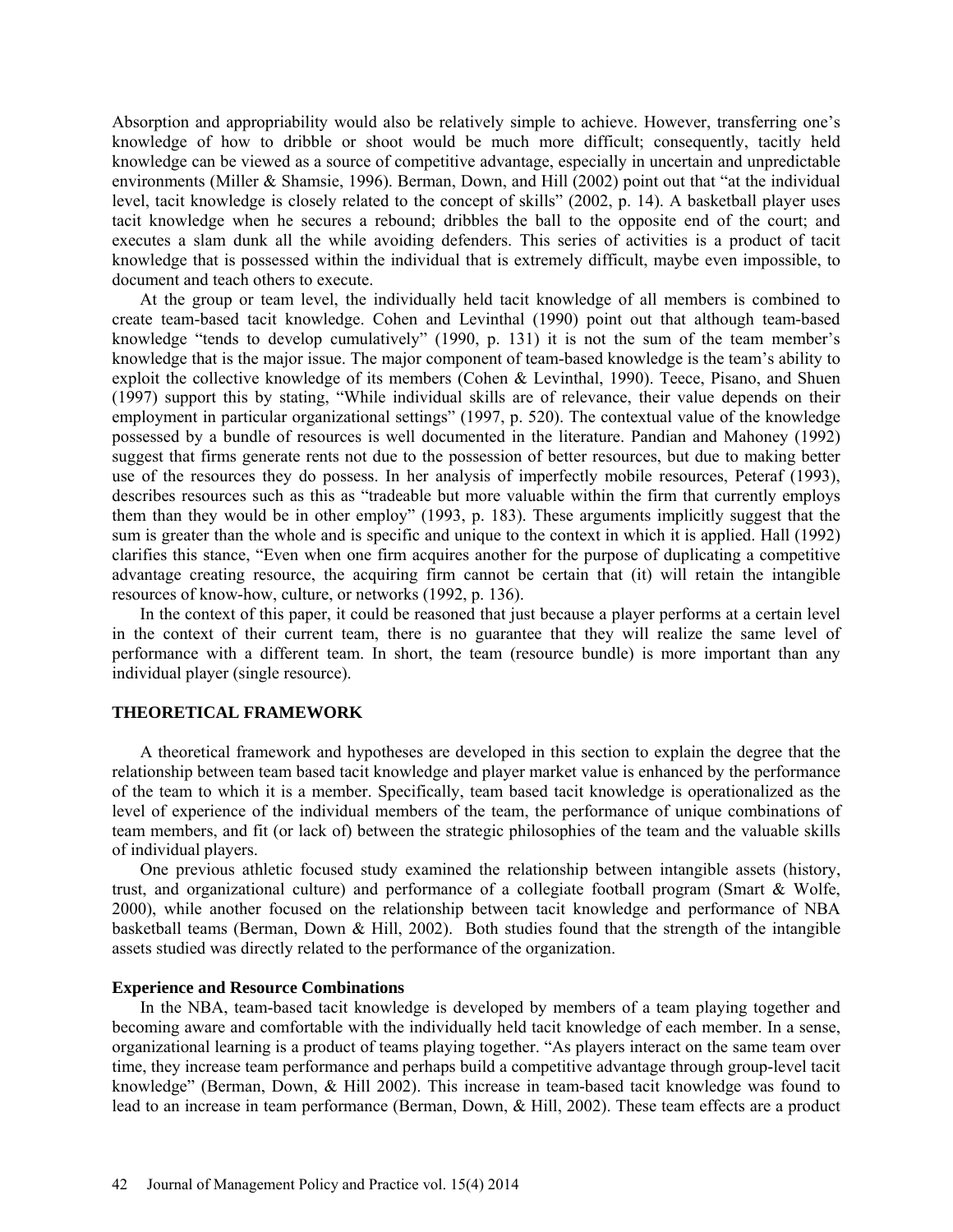of the increased tacit knowledge and level of performance of the individual players on the team that is a product of each individual's experience on the team and the specific interactions of various team member combinations. Cohen and Levinthal support this "an organization's absorptive capacities depends on the absorptive capacities of its individual members" (1990, p. 131).

Based on these arguments a logical conclusion can be reached that as the level of team-based tacit knowledge increases in the form of experience or the specific and unique combination of players on the team so will the tacit knowledge of the individual. And, as a result, the performance of the team as well as the individual players will increase. Consequently, as a player's performance increases, their market value will also increase, meaning they will be able to demand a higher wage in the free-agent market (Vrooman, 1995; Gerrard, 2005).

*Hypothesis 1: Team-based tacit knowledge in the form of experience is positively related to the market value of an individual member of the team.*

*Hypothesis 2: Team based tacit knowledge in the form of the performance of specific combinations of players is positively related to the market value of an individual member of the team.*

## **Strategy/Capability Fit**

The strategic philosophies of teams and their coaches can have an effect on the types of players the team seeks to acquire through free agency or the draft (Wright, Smart, & McMahan, 1995). This is especially the case in basketball due to the fact that "there is a general consensus regarding the strategies a team might pursue" (Wright, Smart & McMahan, 1995, p. 1058) and these different strategies would most likely value different characteristics of human resources. For example, one team may choose to implement a fast-paced strategy that focuses on offense; whereas, another team may choose to implement a strategy that focuses on power and defense. Fast-paced teams would likely value characteristics of shooting, ball handling, stamina, and quickness; whereas, power-minded teams would be more interested in characteristics of size, strength, and rebounding.

Based on these arguments, one can conclude that players that have previous experience implementing a certain strategic philosophy will more easily be able to transfer their tacit knowledge to a new team that employs a similar strategy. Further evidence for this can be found in the upper echelons literature (Hambrick & Mason, 1984; Finklestein & Hambrick, 1990; Carpenter, Sanders & Gregersen, 2001). This stream of literature theoretically and empirically suggests top managers are more attractive and valuable in the labor market when they have experience implementing strategic philosophies that are somewhat congruent with other firms in the industry. In this context, one could surmise that those players with experience in similar strategies will be able to demand a higher wage from teams with similar strategic philosophies.

*Hypothesis 3: Team-based tacit knowledge in the form of strategic-philosophy/playerskill fit is positively related with the market value of an individual member of the team.*

## **METHODS**

One of the benefits of using the NBA as the unit of analysis is the vast amount of readily available data. By its nature, sports are grounded in statistics and provide a laboratory of sorts for empirical research.

#### **Sample**

The population consists of the 450 players that played on 30 (each team has a 15 player roster) teams in the NBA during the 2005-2006 and 2006-2007 seasons. This period was selected due it being in the middle of the dataset. By utilizing a period in the middle of the dataset, the potential to establish and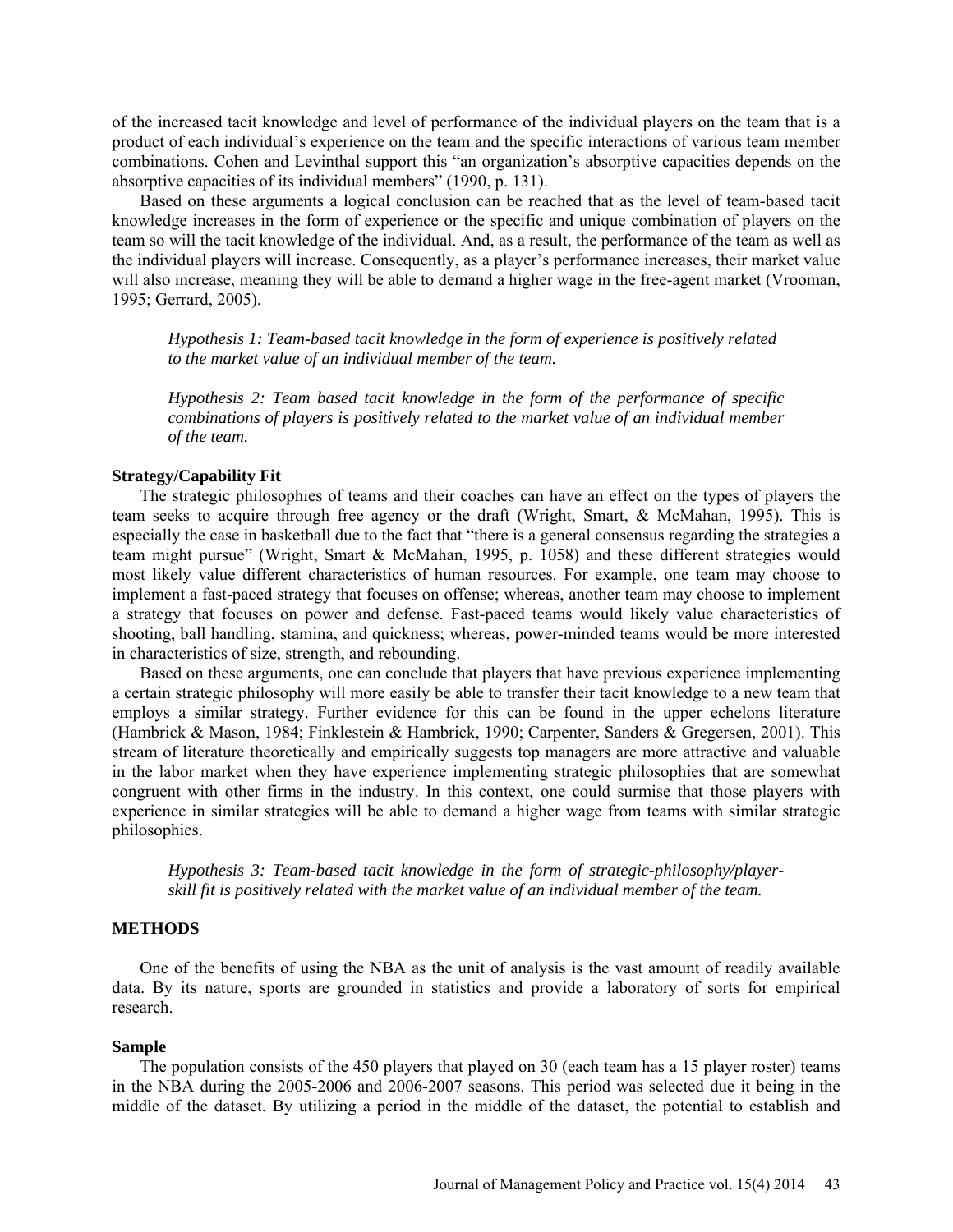include a longitudinal component to this research is possible. This represents the entire population of players and teams. The sample for this study is those players that were members of more than one team during the time period. 76 players changed teams during the time frame studied. This makes up the sample for the study. Data was gathered from the NBA's official website (http://www.nba.com). This sample size yields approximately at 25:1 ratio of cases to predictors. This is very close to the preferred ratio of 30:1 and should be sufficient for this study.

It should be noted that each of these teams are sanctioned and governed by the NBA. This means that each of these teams follow the same rules of competition. For example, each team can only utilize five players at any one time during a game, and each game is officiated by league-employed referees that have no prior allegiance to any one team. The fact that each team is governed by the same rules should increase the validity of this study.

## **Measures**

## *Independent Variables*

Three measures were used for team tacit knowledge. The first measure of team tacit knowledge is team experience. This is a continuous variable and has been established as a proxy for team tacit knowledge in the literature (Berman, Down, & Hill, 2002). This variable consists of the number of years of experience that each player has with the team at the end of the season. Experience is weighted by the number of minutes played during the season. This variable is calculated by multiplying the number of years that a player was a member of the team he left in 2005-2006 by the number of total number of minutes that he played in games during his final season with the team. For example, if player A was a member of Team X for four seasons and in his fourth season he played 1800 minutes, his team experience would be 4 x 1800 = 7200 (See Berman, Down, & Hill, 2002 for further description of this variable). I argue here that the larger a player's experience, the greater his market value will be.

The second measure of team tacit knowledge is also a continuous variable and is the NBA developed Lenovo Statistic. The NBA explanation of the Lenovo Statistic: "The Lenovo Stat shows the power of teamwork. It's a way of showing the best-engineered/best combination of players on the court. The Lenovo Stat is a plus/minus statistic that looks at the point differential when players are both in and out of the game, to see how the team performs with various combinations. The Lenovo Stat can look at a variety of combinations – including the best two player, three player and even five player combinations for each game" (http://www.nba.com). At the individual level, the Lenovo Statistic measures the amount that an individual contributes to their team. Positive Lenovo values indicate that a team's performance increases when an individual is in the game, contributing to the team; conversely, negative Lenovo values indicate that the team's performance decreases when an individual is in the game. The strength, either positive or negative, indicates the magnitude of an individual player's contribution. It should be noted that a negative Lenovo Statistic does not necessarily mean that an individual player performs poorly. It could indicate that the player simply does not perform as well as other players. I argue here that the more positive an individual player's Lenovo Statistic; the more valuable they will be.

The third independent variable is the match between an individual player's strength in terms of style of play and the strategic philosophy of the team that he went to play for in 2006-2007. Three raters with considerable knowledge of the NBA and its players independently categorized each of the 30 NBA teams and the 76 players in the sample as either as either 1) transition focused – meaning they support the notion of fast-past offense where players are expected to score as quickly and as often as possible; 2) half-court focused – meaning the offense is focused on running set plays where players are expected to maximize the amount of time used and take the best shot; or 3) defense focused – meaning that the team is primarily focused on preventing the other team from scoring and players are less interested in scoring points as they are with steals, deflections, and blocked shots. Inner-rater reliability was considered and determined not to be a concern. There were only two discrepancies in the team categorization and 6 in the player categorization and were easily resolved through a brief discussion. Players' styles were then compared with the strategic philosophies of the teams that they were to be playing for in 2006-2007. This variable is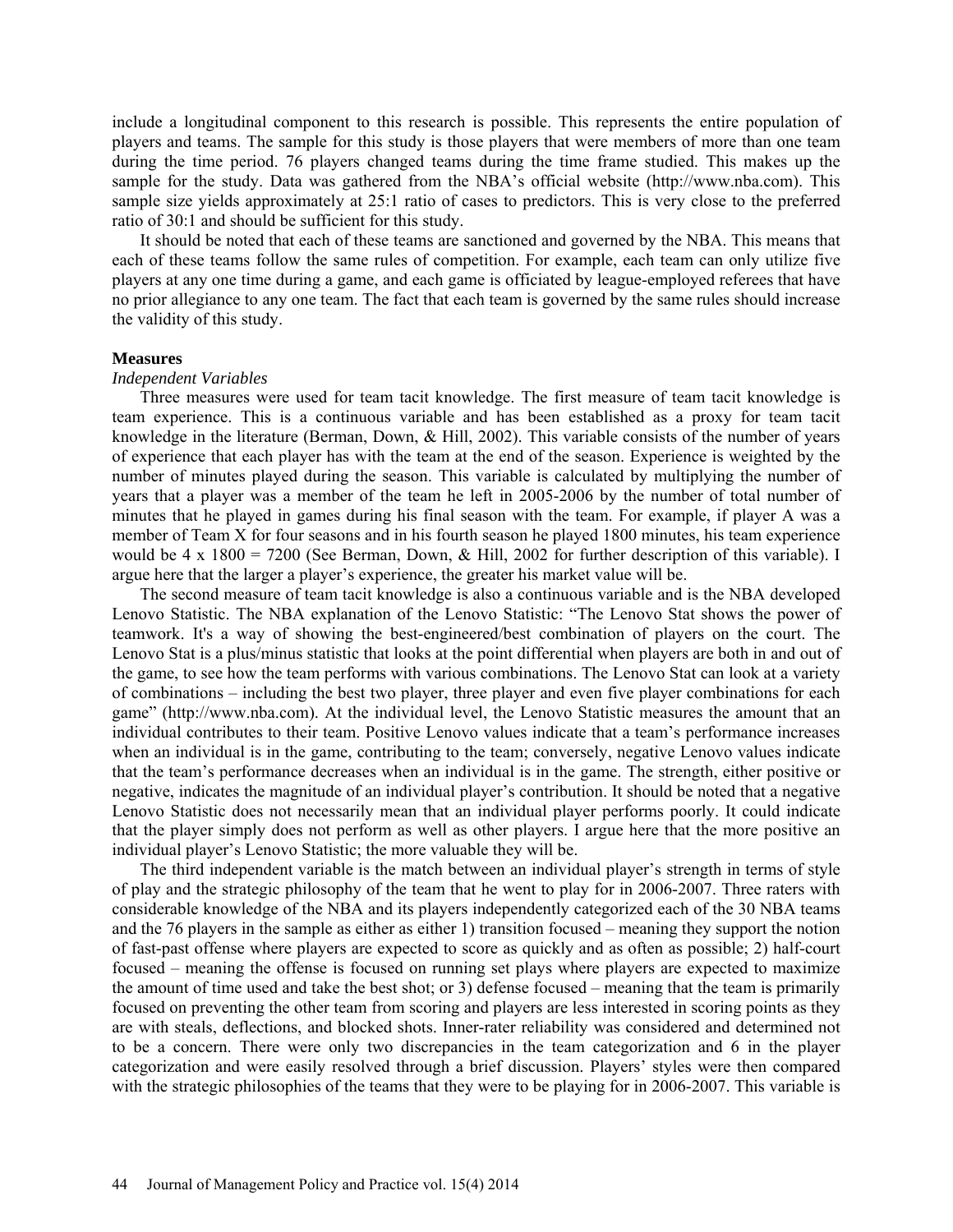categorical or nominal and is coded as 0 for instances where no match was found, and coded as 1 for instances when a match between player style and team strategic philosophy was found.

#### *Dependent Variables*

The dependent variable in this study is a player's market value. Two measures are used to represent a player's market value. Both measures are interval or continuous in nature. The first measure of player market value is the change in the value of the player's contract from the 2005-2006 season to the 2006- 2007 season. Data for this measure was taken from the *ESPN's* Basketball Salaries Database (http://espn.go.com/nba/salaries). This database contains historical salary data for the NBA (1999-2013).

The second measure for player value is the change in attendance of the team the player left in the 2005-2006 season and the change in attendance of the team they joined in the 2006-2007 season. One would expect a team that has a valuable player leave will experience a decrease in attendance in the year after the departure. Likewise, it would be expected that the arrival of a valuable player to a team would result in an increase in that team's attendance. This data was collected through the NBA's official website (http://www.nba.com).

## **Analysis**

Descriptive statistics and correlation results are provided to illustrate the general relationships between the variables. Multivariate multiple regression is the primary statistical method used to address the research question in this study. Tests of significance were conducted on the overall model and each individual predictor. To determine the best model relative to the seven different combinations of the predictors, separate analyses were run of the independent variables and compared based on each model's adjusted  $R^2$ .

## **RESULTS**

Table 1 includes descriptive statistics and correlations. As shown in Table 1, the standard deviations of the variables are rather large. This is especially true for the salary change variable. The large standard deviation value in this variable is likely due to fact that several of the players included in this sample were traded from one team to another in the midst of a current contract. Often times when a player is traded and there is time remaining in the contract, the acquiring team will honor the terms of the player's current contract, meaning that there is no change in the value of the contract.

It is also worth noting that the significant positive correlation between the Lenovo Statistic and experience. This is expected and is in-line with the theory presented here. Also in agreement with this theory is the significant negative correlation between the Lenovo statistic and the 05-06 attendance. This suggests that when a valuable player leaves a team, the attendance at home games in the following year decreased for the team that he departed.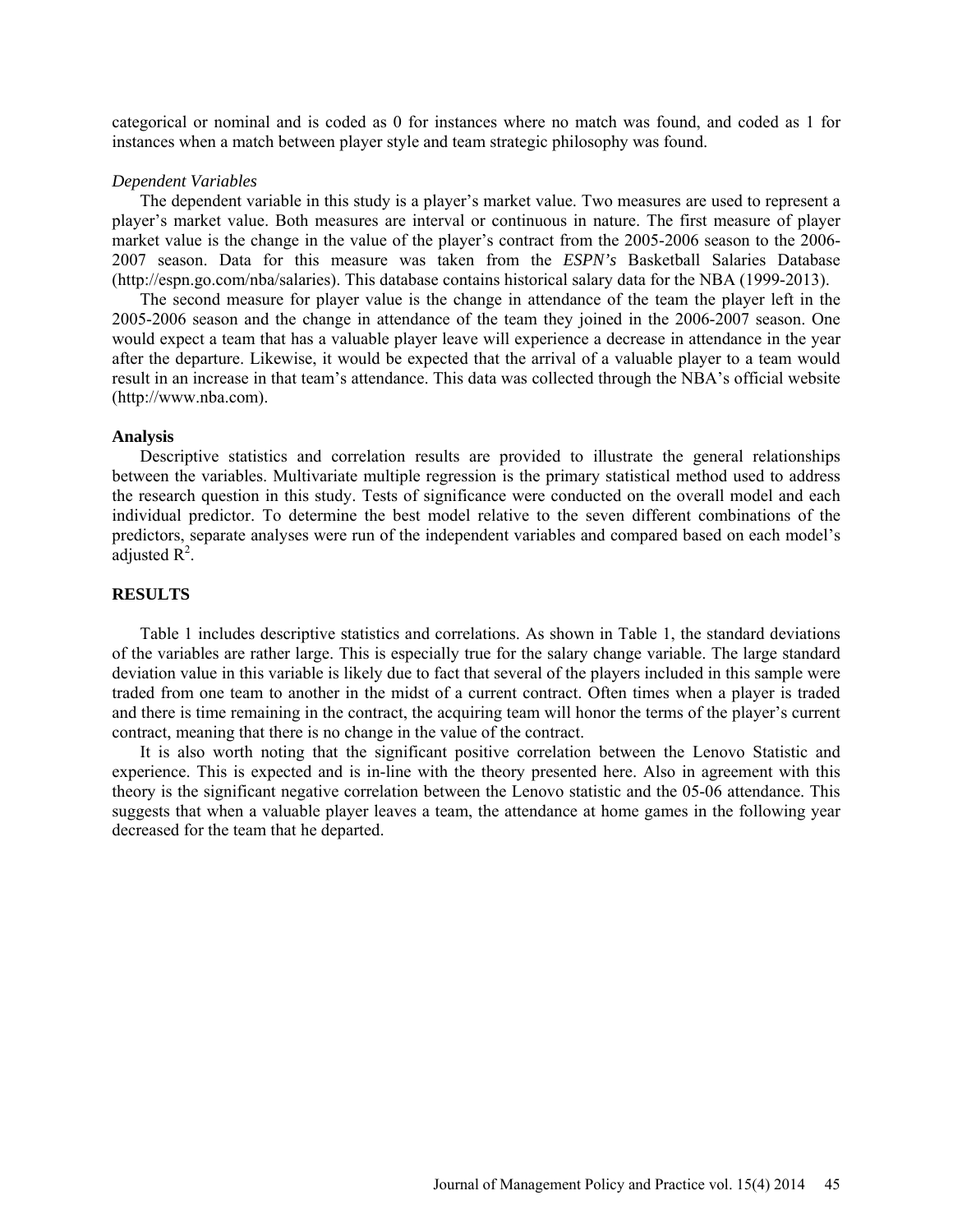|                                                                      | Mean        | s.d.       |           | 2       | 3        | 4       |         |
|----------------------------------------------------------------------|-------------|------------|-----------|---------|----------|---------|---------|
| $1.05 - 06$                                                          |             |            |           |         |          |         |         |
| Attendance                                                           | 17,314      | 1,172      |           |         |          |         |         |
| $2.06-07$                                                            |             |            |           |         |          |         |         |
| Attendance                                                           | 17,557      | 1,078      | $-.059$   |         |          |         |         |
| 3. Experience                                                        | 3,359       | 3,487      | $-.120$   | .042    |          |         |         |
| 4. Contract                                                          |             |            |           |         |          |         |         |
| Change                                                               | $-410, 110$ | 17,676,512 | .028      | $-.030$ | .154     |         |         |
| $5. +/-$ Statistic                                                   | $-14.84$    | 152.10     | $-.334**$ | .062    | $.402**$ | $-.118$ |         |
| 6. Philosophy                                                        |             |            |           |         |          |         |         |
| Match                                                                | 0.34        | 0.48       | .204      | .167    | .006     | $-.140$ | $-.107$ |
| $*$ Correlation is significant at the 0.01 level $(2 \text{ to } 1)$ |             |            |           |         |          |         |         |

**TABLE 1 DESCRIPTIVE STATISTICS AND CORRELATIONS**

Experience is significant at the 0.01 level (2-tailed).

Univariate tests were run to test the significance of the three predictor variables in predicting each of the dependent variables individually. Table 2 shows the univariate results related to the significance of each dependent variable. Based on the univariate results, the only dependent variable that was significantly predicted by the variables in this model was 2005-2006 attendance. In this model, only the Lenovo Statistic contributed significantly at .01 (t(1) = -2.65, p = .0098).

| <b>Dependent Variable</b> | К             | F            | P      |
|---------------------------|---------------|--------------|--------|
|                           | 3,            | 3.           |        |
| 05-06 Attendance          | 72            | 91           | 0.012  |
|                           | $\frac{3}{2}$ | $\mathbf{0}$ |        |
| 06-07 Attendance          | 72            | 85           | 0.4695 |
|                           | 3,            |              |        |
| <b>Salary Change</b>      |               | 36           |        |

## **TABLE 2 UNIVARIATE TESTS OF SIGNIFICANCE**

Multivariate multiple regression analyses were performed to determine the best model considering the three predictor variables of Lenovo Statistic (Len), team experience (Exp), and philosophy match (Phil Match). First, the overall model with all predictors included was tested. The null hypothesis:  $H_0$ :  $\underline{B}_{\text{Len}} = \underline{B}_{\text{Exp}} = \underline{B}_{\text{Phil Match}} = 0$  was tested and rejected at the .05 level. Table 3 shows the results of the Wilks' Lambda, Roy's Greatest Root, Hotelling-Lawley Trace, and Pillai's Trace tests. These tests indicate that the predictors are significantly better than the baseline model in predicting the 2005-2006 attendance change, 2006-2007 attendance change, and change in contract value.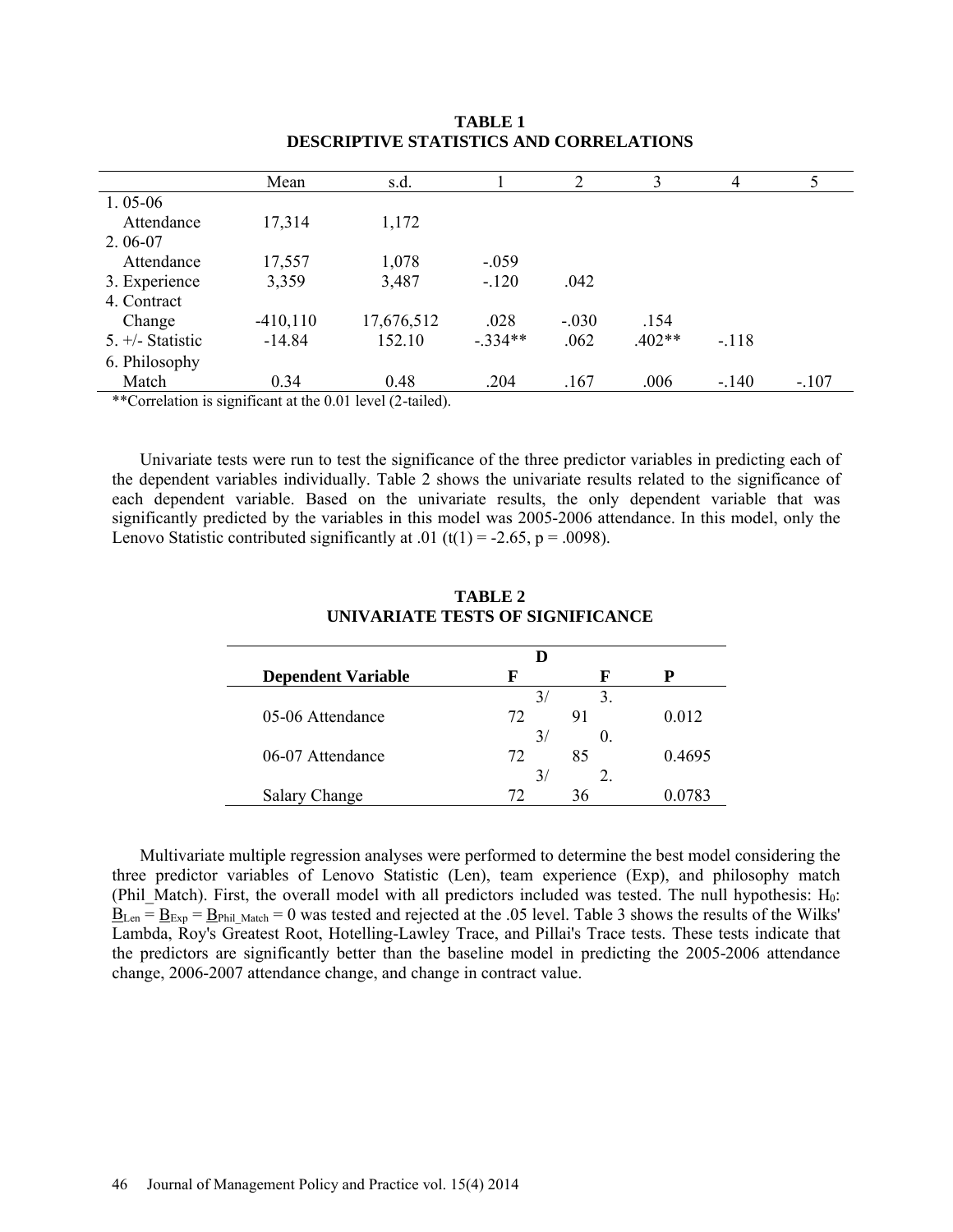## **TABLE 3 TESTS OF SIGNIFICANCE – OVERALL MODEL MULTIVARIATE STATISTICS AND F APPROXIMATIONS**

| <b>Statistic</b>           | Value      | <b>F</b> Value | Num DF Den DF $Pr > F$ |               |
|----------------------------|------------|----------------|------------------------|---------------|
| Wilks' Lambda              | 0.75535643 | 2.31           |                        | 170.51 0.0176 |
| Pillai's Trace             | 0 26342641 | 2.31           | 216                    | 0.0169        |
| Hotelling-Lawley Trace     | 0.29936337 | 2.30           |                        | 106.86 0.0208 |
| <b>Roy's Greatest Root</b> | 0.16792081 | 4.03           | 72                     | 0.0104        |

NOTE: F Statistic for Roy's Greatest Root is an upper bound.

The above results indicate significance in at least one of the three predictors in predicting the dependent variables; however, the do not give any indication as to which individual predictor variables are contributing significance to the model. Additional tests of significance were conducted on the predictor variables individually to determine if each significantly contributes to the model over and above what the two other variables are contributing. Table 4 shows the results of these tests and shows that the Lenovo Statistic significantly contributes to the model over and above experience and philosophy match at the .05 level and that the philosophy match variable significantly contributes over and above at the .1 level; consequently, hypotheses 2 and 3 are supported. Experience was not found to be a significant predictor; therefore, no support was found for hypothesis 1.

| <b>Predictor Variable</b> | Pr > F     |
|---------------------------|------------|
| Experience                | 0.2687     |
| Lenovo Statistic          | $0.0206**$ |
| Philosophy Match          | $0.0803*$  |
| **Significant at .05      |            |
| *Significant at .1        |            |

**TABLE 4 OVER AND ABOVE TESTS OF INDIVIDUAL PREDICTORS**

Additional tests were done to determine the relatively better linear model using the adjusted  $R^2$ criterion. Subsequently, six additional multivariate multiple regression analyses were run to determine the relatively best model at predicting the dependent variables. Models were compared based on adjusted  $R<sup>2</sup>$ values. The adjusted  $R^2$  measure was chosen due to the fact that it takes into consideration the number of predictors and sample size of the model. Table 5 shows the p-values for determining significance of each of these models and the adjusted  $R^2$  for the seven models (includes the overall model) that were tested. (See Appendix C for detailed results.)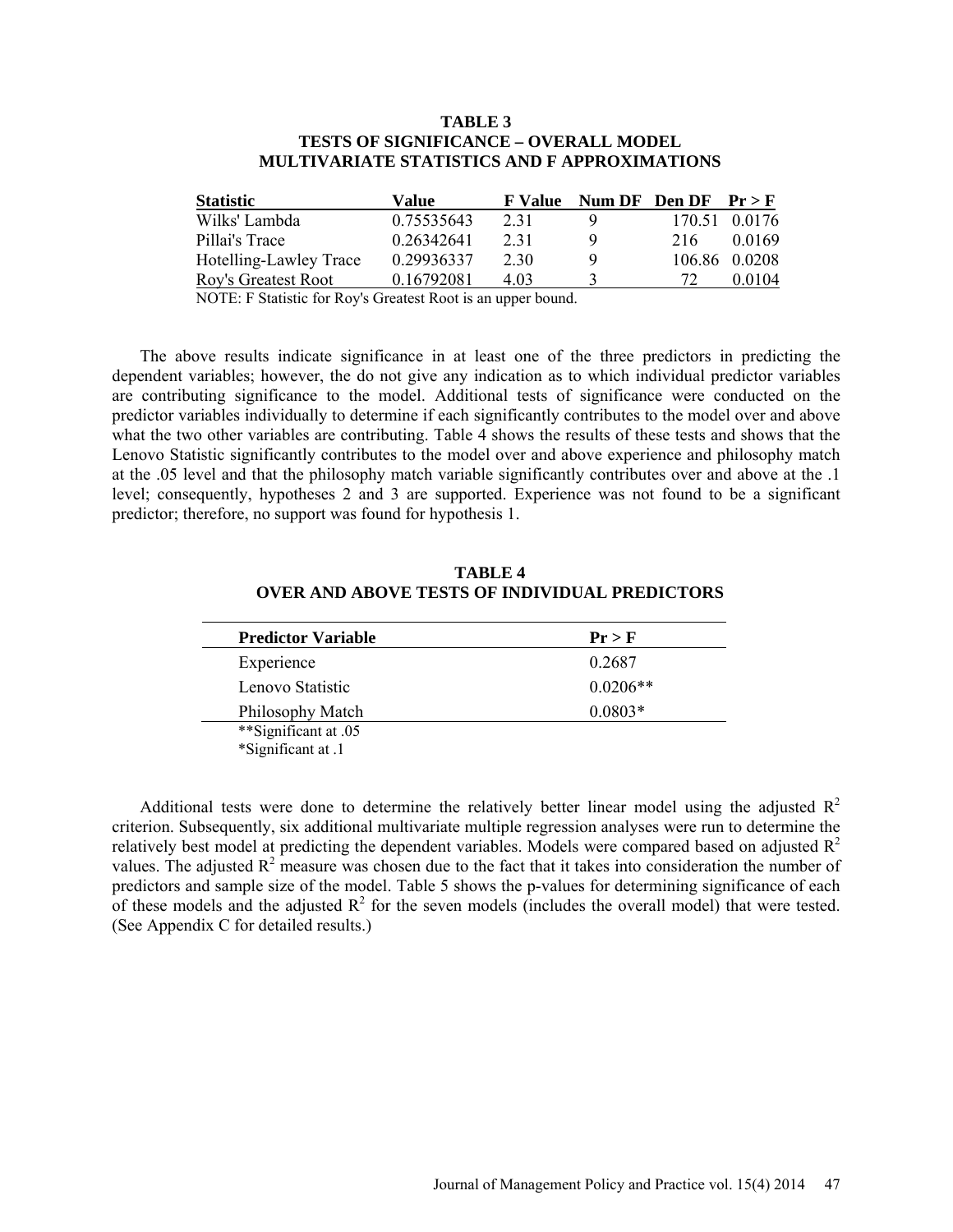| <b>Predictors Included</b>             | Pr > F    | Adjusted $\mathbb{R}^2$ |
|----------------------------------------|-----------|-------------------------|
| All                                    | $0.0169*$ | 0.749                   |
| Lenovo and Philosophy Match            | $0.0123*$ | 0.794                   |
| <b>Experience and Philosophy Match</b> | 0.1182    | 0.866                   |
| <b>Experience and Lenovo</b>           | $0.0386*$ | $-2.033E+12$            |
| Philosophy Match Only                  | 0.0689    | 0.907                   |
| Lenovo Only                            | $0.0215*$ | 0.875                   |
| <b>Experience Only</b>                 | 0.3901    | 0.959                   |
| *Significant at .05                    |           |                         |

**TABLE 5 MODELS WITH DIFFERENT VARIABLE COMBINATIONS**

Based on these results, I conclude that the best model for predicting the change in attendance across the two seasons and change in contract value is the model that includes only the Lenovo Statistic. Of the significant models, this model had the largest adjusted R2 of all the models.

#### **DISCUSSION**

## **Implications for Theory and Practice**

"Not only is professional sports a business; it is an exemplar for business" (Keidal, 1984, p. 5). Many parallels between the sports and business worlds are evident (e.g. teamwork, group cohesiveness, developing young talent, competition, etc.) This paper has built on these connections to further theoretically connect the two areas. In most cases, sports metaphors are applied to business; however, this paper turns the perspective in the other direction by applying business theories (RBV, knowledge management, etc.) to sports. I feel this area is ripe for future research.

From a practical perspective, this paper offers guidance for managers in the business world and players and coaches in the sports world. From the business perspective, managers can apply this theory to recognize and identify the importance of tacit knowledge that is created by grouping certain people in the organization. Additionally, this establishes a clear link between strategy and personnel that managers could use when recruiting new talent from the labor market. Likewise, players could use this data to leverage larger contracts with the teams they currently play for or from other teams with similar strategic philosophies.

#### **Limitations and Future Research**

Professional sports provide a laboratory of sorts for examining strategic management phenomena. This is partly due to the large amounts of data (statistics) available and various measures of individual (all-star teams, scoring titles, etc.) and firm performance (titles, win/loss record, etc.) inherent in sports. Where parallels between sports and business can be established, researchers will find a plethora of data sources and statistics for empirical testing.

The findings of this study demonstrate the use and importance of teamwork. The Lenovo Statistic was found to be the strongest predictor of a player's market value. A major limitation of this study is the use of change in contract value for players that were under contract and transferred their contract to a new team. This caused problems with the data in that several players in the sample had 0 change in their contract. Future research should focus on players who had new contracts during the time period, regardless of the team for which they were a member. This would create issues with the change in attendance variables, but would add to the interest level of the study. This research could also be applied to other professional sports (e.g. baseball, football, hockey, etc.) and comparison studies could be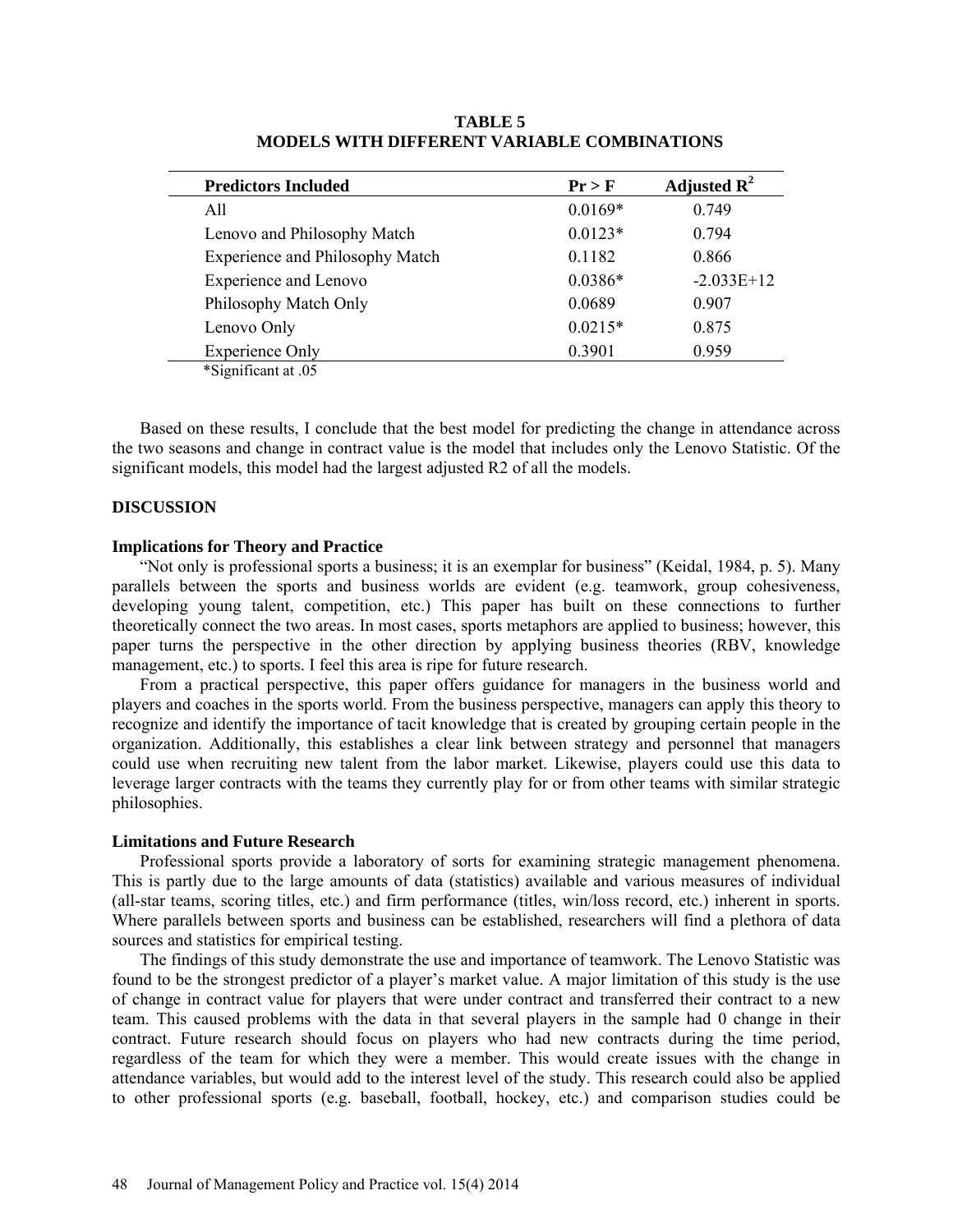conducted to see if there any differences across sports. I would hypothesize that teamwork variables would be consistent across sports. Future research should also consider other player-specific variables that influence a player's market value. A player's height, for example, is generally understood to a contributing factor in the market value of a basketball player. The taller a player is; the higher the salary they are able to demand.

## **Conclusion**

Using the resource based view's focus on strategic resources as rare and inimitable as my foundation, I examined professional athletes as strategic resources. This analysis examined the relationship between the perceived rarity and imitableness of players as they relate to membership on a certain team. I believe that the imitableness and rarity of resources (players) is firm (team) specific. Logically, this provides a basis for players as sources of competitive advantage. In this situation, transferability would be the degree that players could move from organization to organization and their competitive advantage generating value remains constant. The argument provided in this paper is an initial attempt to determine who actually owns tacit knowledge and whether or not individuals that are members of high performing organizations can leverage group-based tacit knowledge in the labor market.

## **REFERENCES**

- Barney, J. (1991). Firm Resources and sustained competitive advantage. *Journal of Management,* 17,(1), 99-120.
- Berman, S.L., Down, J., & Hill, C.W. (2002). Tacit knowledge as a source of competitive advantage in the national basketball association. *Academy of Management Journal*, 45,(1), 13-31.
- Campbell, B.A., Saxton, B.M., & Banerjee, P.M., (2014). Resetting the shot clock: The effect of comobility on human capital. *Journal of Management*, 40, (2), 531-556.
- Carpenter, M.A., Sanders, W.G., & Gregersen, H.B. (2001). Bundling human capital with organizational context: The impact of international assignment experience on multinational firm performance and CEO pay. *Academy of Management Journal*, 493-512.
- Cohen, W.M., & Levinthal, D.A. (1990). Absorptive capacity: A new perspective on learning and innovation. *Administrative Science Quarterly*, 128-152.
- Crocker, A., & Eckardt, R. (2014). A multilevel investigation of individual- and unit-level human capital complementarities. *Journal of Management*, 40, (2), 509-530.
- Finkelstein, S., & Hambrick, D.C. (1990). Top management team tenure and organizational outcomes: The moderating role of managerial discretion. *Administrative Science Quarterly*, 484-503.
- Gerrard, B. (2005). A resource-utilization model of organizational efficiency in professional sports teams. *Journal of Sport Management*, 19, 143-169.
- Grant, R., (1996). Toward a knowledge-based theory of the firm. *Strategic Management Journal*, 109- 122.
- Hambrick, D., & Mason, P. (1984). Upper echelons: The organization as a reflection of its top managers. *Academy of Management Review*, 193-206.
- Lechner, C., & Gudmundsson, S.V. (2012). Superior value creation in sports teams: Resources and managerial experience. *M@na@ment,* 15(3): 284-312.
- Mahoney, J. T., & Pandian, J. R. (1992). The resource-based view within the conversation of strategic management. *Strategic Management Journal*, 13, 363-380.
- Miller, D., & Shamsie, J. (1996). The resource-based view of the firm in two environments: The Hollywood film studios 1936 to 1965. *Academy of Management Journal,* 519-543.
- Peteraf, M.A. (1993). The cornerstones of competitive advantage: A resource-based view. *Strategic Management Journal*, 179-192.
- Smart, D., & Wolfe, R. (2000). Examining sustainable competitive advantage in intercollegiate athletics: A resource-based view. *Journal of Sport Management,* 14, 133-153.